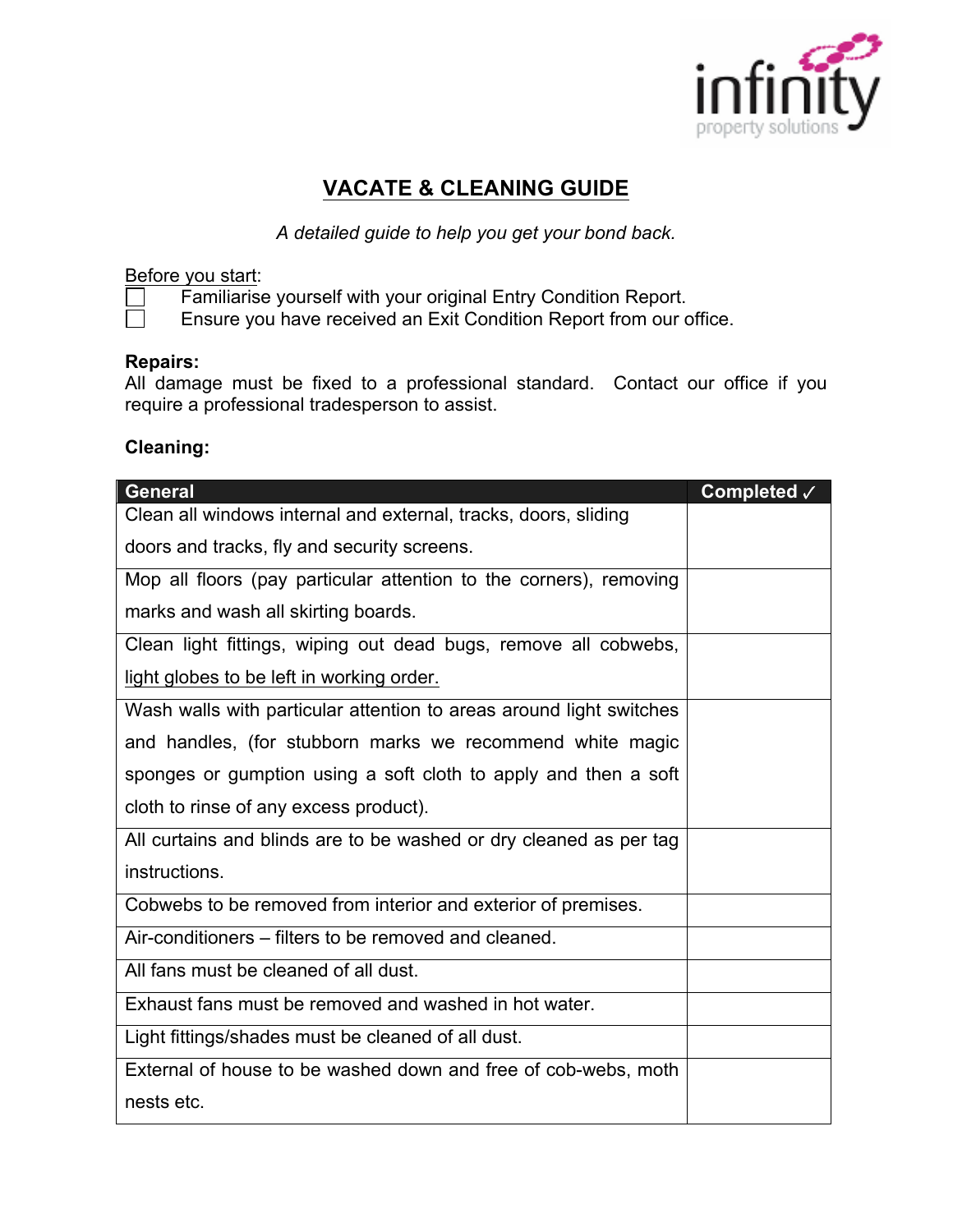

| <b>Kitchen</b>                                                     | Completed $\sqrt$ |
|--------------------------------------------------------------------|-------------------|
| Inside and outside of all cupboards and doors (especially pots and |                   |
| pans cupboard), remove all marks.                                  |                   |
| Stove, griller, drip trays and oven to be left free of grease (We  |                   |
| recommend Mr Muscle or Selleys Oven Clean).                        |                   |
| Inside, outside and behind dishwasher if applicable.<br>(We        |                   |
| recommend to run a Finish rinse through)                           |                   |
| Sink (stainless steel sinks to be shiny – use cream cleanser) and  |                   |
| especially drains.                                                 |                   |
| Range hood and filter (filter can be removed and cleaned).         |                   |

| <b>Bathroom/s</b>                                                                      | Completed $\sqrt{}$ |
|----------------------------------------------------------------------------------------|---------------------|
| Floor, mirrors and windows.                                                            |                     |
| Dust tops of tiles.                                                                    |                     |
| Exhaust fans and light fittings cleaned.                                               |                     |
| Toilet, vanity, bath, shower recess (tiles and screen scum build up<br>to be removed). |                     |
| Clean inside and outside of built-in cupboards (wipe of scuff<br>marks).               |                     |
| Shower curtain to be washed with bleach or replaced if necessary.                      |                     |

| Laundry                                                     | Completed $\sqrt{}$ |
|-------------------------------------------------------------|---------------------|
| Inside, outside and behind washing machine.                 |                     |
| Inside, outside and behind dryer, remove lint.              |                     |
| Clean laundry tub (including inside bottom cupboard of tub) |                     |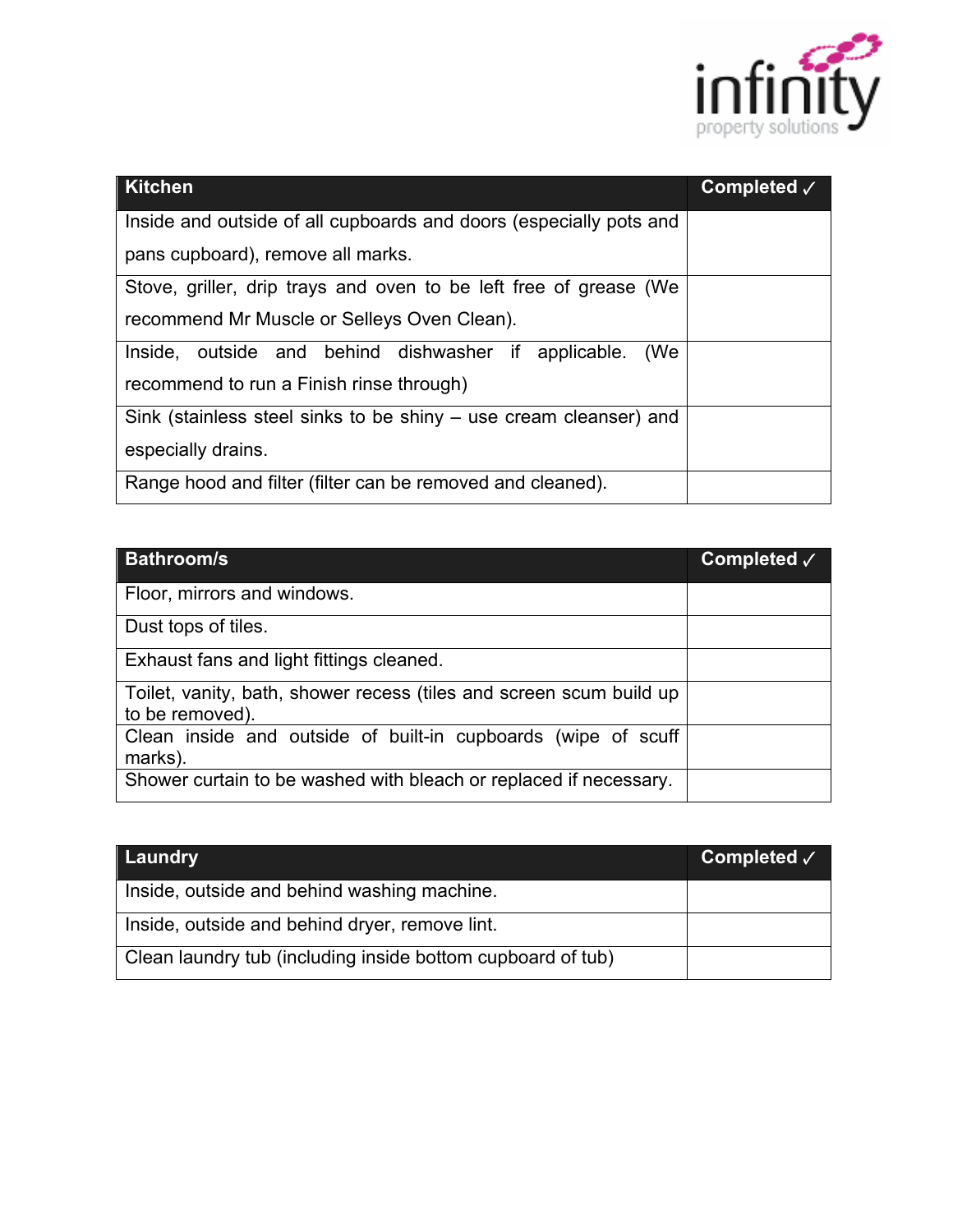

| Verandah/Patio/Pergola                               | Completed √ |
|------------------------------------------------------|-------------|
| Sweep and mop, clean railings and any perspex glass. |             |
| Remove any cobwebs.                                  |             |

| Garage                                                                                                            | Completed $\sqrt{}$ |
|-------------------------------------------------------------------------------------------------------------------|---------------------|
| Degrease all driveways, carport and all concrete areas to be free<br>from oil and grease, must also be swept out. |                     |

| <b>Garden/Lawns (if applicable)</b>                                                                                 | Completed $\sqrt{ }$ |
|---------------------------------------------------------------------------------------------------------------------|----------------------|
| Lawns, edges, weeding, general tidy up and gardens, no rubbish is<br>to be left and all trimmings to be taken away. |                      |

| <b>Pets/Animals</b>                                                                                                                                   | Completed $\checkmark$ |
|-------------------------------------------------------------------------------------------------------------------------------------------------------|------------------------|
| If there has been an animal at the property, the premises must be<br>professionally fumigated and a receipt presented with the keys<br>upon vacating. |                        |
| All damage caused from animals must be repaired in full.                                                                                              |                        |

| <b>Rubbish</b>                                                 | Completed $\sqrt{}$ |
|----------------------------------------------------------------|---------------------|
| All rubbish (including discarded furniture and appliances) and |                     |
| garden waste have been removed.                                |                     |
| Council bins have been put kerbside for next collection.       |                     |